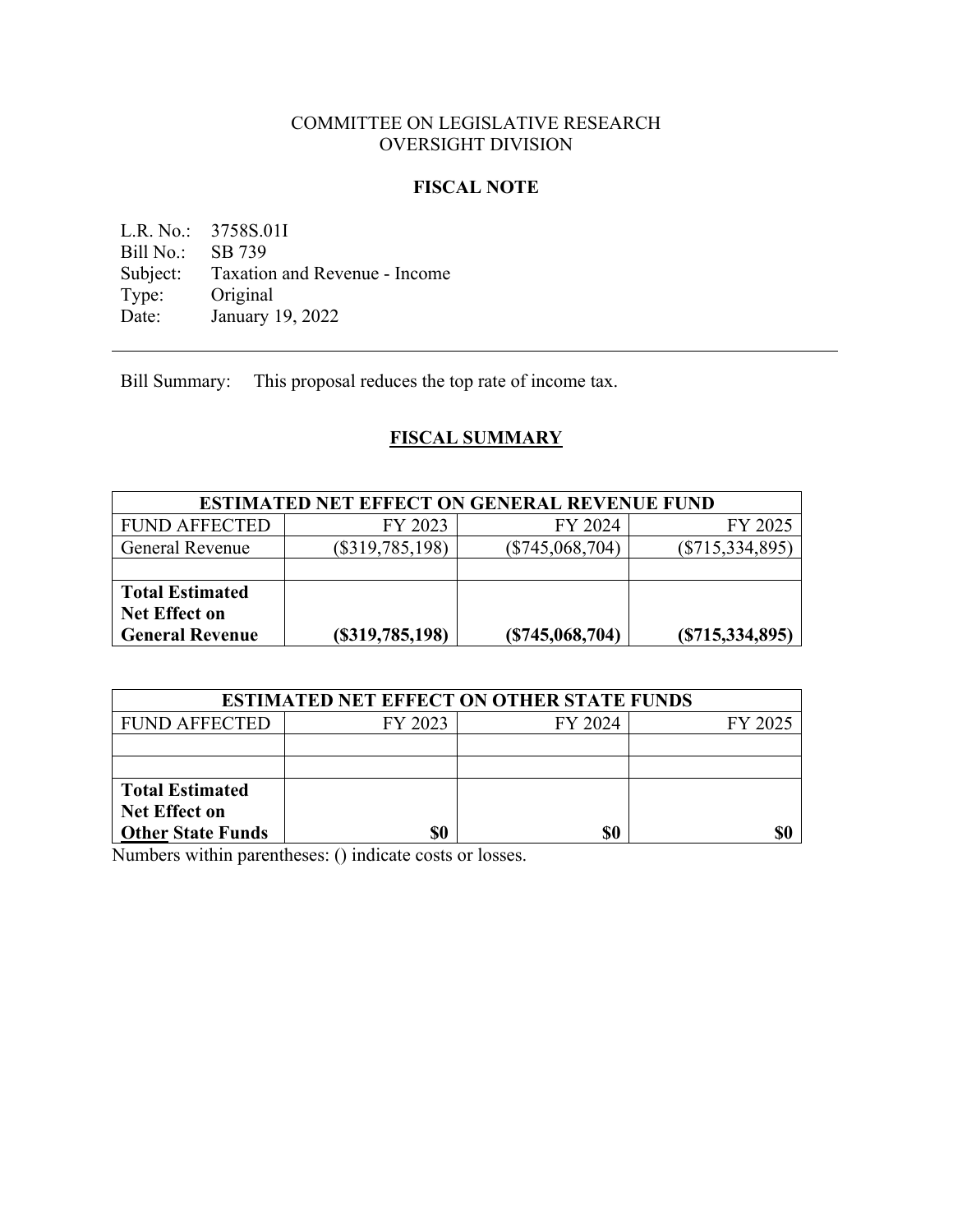L.R. No. 3758S.01I Bill No. SB 739 Page **2** of **13** January 19, 2022

| <b>ESTIMATED NET EFFECT ON FEDERAL FUNDS</b> |         |         |         |  |
|----------------------------------------------|---------|---------|---------|--|
| <b>FUND AFFECTED</b>                         | FY 2023 | FY 2024 | FY 2025 |  |
|                                              |         |         |         |  |
|                                              |         |         |         |  |
| <b>Total Estimated</b>                       |         |         |         |  |
| <b>Net Effect on All</b>                     |         |         |         |  |
| <b>Federal Funds</b>                         |         | \$0     |         |  |

| <b>ESTIMATED NET EFFECT ON FULL TIME EQUIVALENT (FTE)</b> |                               |  |  |  |
|-----------------------------------------------------------|-------------------------------|--|--|--|
| <b>FUND AFFECTED</b>                                      | FY 2023<br>FY 2024<br>FY 2025 |  |  |  |
|                                                           |                               |  |  |  |
|                                                           |                               |  |  |  |
| Total Estimated                                           |                               |  |  |  |
| <b>Net Effect on FTE</b>                                  |                               |  |  |  |

- $\boxtimes$  Estimated Net Effect (expenditures or reduced revenues) expected to exceed \$250,000 in any of the three fiscal years after implementation of the act or at full implementation of the act.
- $\Box$  Estimated Net Effect (savings or increased revenues) expected to exceed \$250,000 in any of the three fiscal years after implementation of the act or at full implementation of the act.

| <b>ESTIMATED NET EFFECT ON LOCAL FUNDS</b>   |  |  |  |  |
|----------------------------------------------|--|--|--|--|
| FUND AFFECTED                                |  |  |  |  |
|                                              |  |  |  |  |
| \$0<br>\$0<br>\$0<br><b>Local Government</b> |  |  |  |  |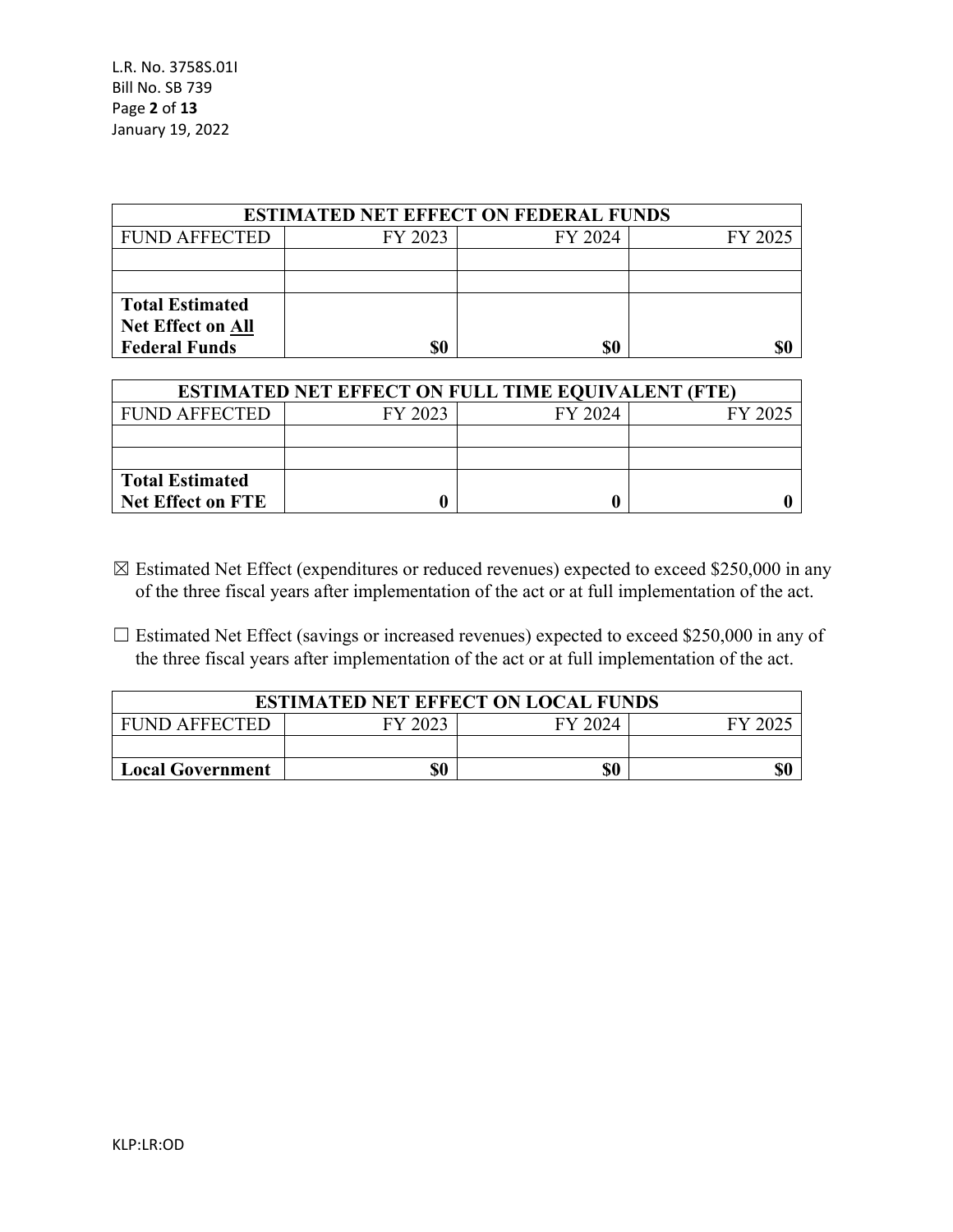# **FISCAL ANALYSIS**

### ASSUMPTION

Officials from the **Office of Administration - Budget and Planning (B&P)** state this proposal will impact the calculation under Article X, Section 18(e).

**B&P** notes starting with tax year 2022, this proposal would reduce the top individual income tax rate by 0.1% in tax years immediately following a fiscal year where net general revenue collections exceed the baseline net general revenue allowed.

The initial baseline general revenue amount is \$10.3 billion. The baseline net general revenue shall increase by \$145 million for each reduction that occurs under Subsection 143.011.4 and more than one reduction may occur per year. For example:

- Example 1: Net general revenues in the first triggering fiscal year are \$10.35 billion, then there would be one 0.1% reduction in the tax rate the following tax year and net general revenue collections would have to be at least \$10.4 billion before the next rate reduction were to occur.
- Example 2: Net general revenue collections in the first triggering fiscal year are \$10.45 billion, then there would be two 0.1% reductions in the tax rate the following tax year and net general revenue collections would have to be \$10.5 billion before the next rate reduction were to occur.

B&P notes under Subsection 143.011.2, the top rate of tax is already scheduled to be reduced to 4.8% in the future, dependent on net general revenue growth triggers. Based on current revenue forecasts and average revenue growth, B&P estimates that revenues in FY24 and FY25 will reach the SB 509 (2014) growth trigger requirement for reductions to the top rate of tax. In addition, revenues in FY26 and FY27 will reach the growth trigger requirement for reductions to the top rate of tax. Therefore, the top rate of tax is estimated to be reduced by 0.1% in tax years 2025, 2026, 2027, and 2028 under SB 509 (2014) and SB 153 (2021). However, B&P notes that the implementation of this proposal would likely delay future implementation of the net general revenue growth required reductions under SB 509 (2014) and SB 153 (2021).

B&P also notes that per SB 153 (2021) there will be a 0.1% reduction in the top rate for tax year 2024, which is not dependent on net general revenue growth.

This proposal would start with tax year 2022; however, this proposal would not begin until August 28, 2022. B&P notes that Section 143.01.5(1) requires tax rate changes to begin on January 1<sup>st</sup> of a calendar year. Therefore, B&P assumes that the first rate reduction could not begin until tax year 2023, based on revenue growth in FY22.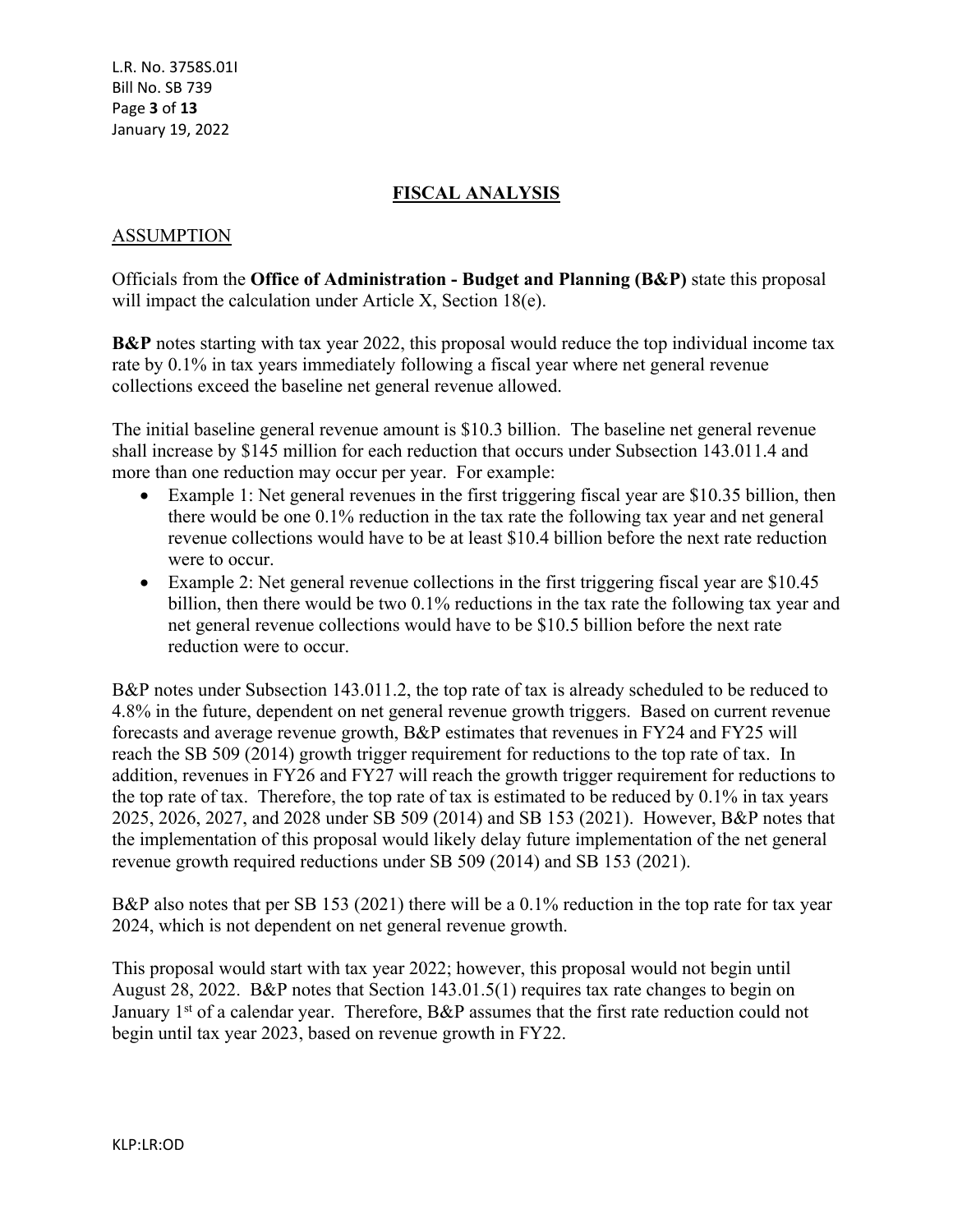L.R. No. 3758S.01I Bill No. SB 739 Page **4** of **13** January 19, 2022

### ASSUMPTION (continued)

B&P notes that the Revised CRE for FY22 is \$11.2 billion and the CRE for FY23 is \$11.4 billion. B&P notes that the baseline net general revenue amount in the bill is \$10.3 billion. Therefore, this proposal would trigger an income tax reduction for tax year 2023. In addition, multiple

reductions may occur at one time, with each reduction requiring an additional \$145 million in net general revenue collections.

#### **Tax Year 2023**

Based on the revised CRE for FY23, general revenue collections would trigger seven reductions in the top income tax rate. B&P used the following math to determine the number of rate reductions that would be triggered for tax year 2023.

Step 1: Determine Initial Trigger

\$11.2 billion - Revised CRE FY22 - \$10.3 billion - Baseline \$883.7 million additional collections

Step 2: Determine Additional Triggers

 $$883.7$  million /  $$145.0$  million = 6 additional triggers

Therefore, B&P estimates that based on the revised FY22 CRE, seven reductions (baseline  $+$  six additional) will occur for tax year 2023. B&P notes that under current law, the top tax rate for tax year 2023 will be 5.3%. Therefore, this proposal would reduce the top tax rate to 4.6%  $(5.3\% - 0.7\% = 4.6\%).$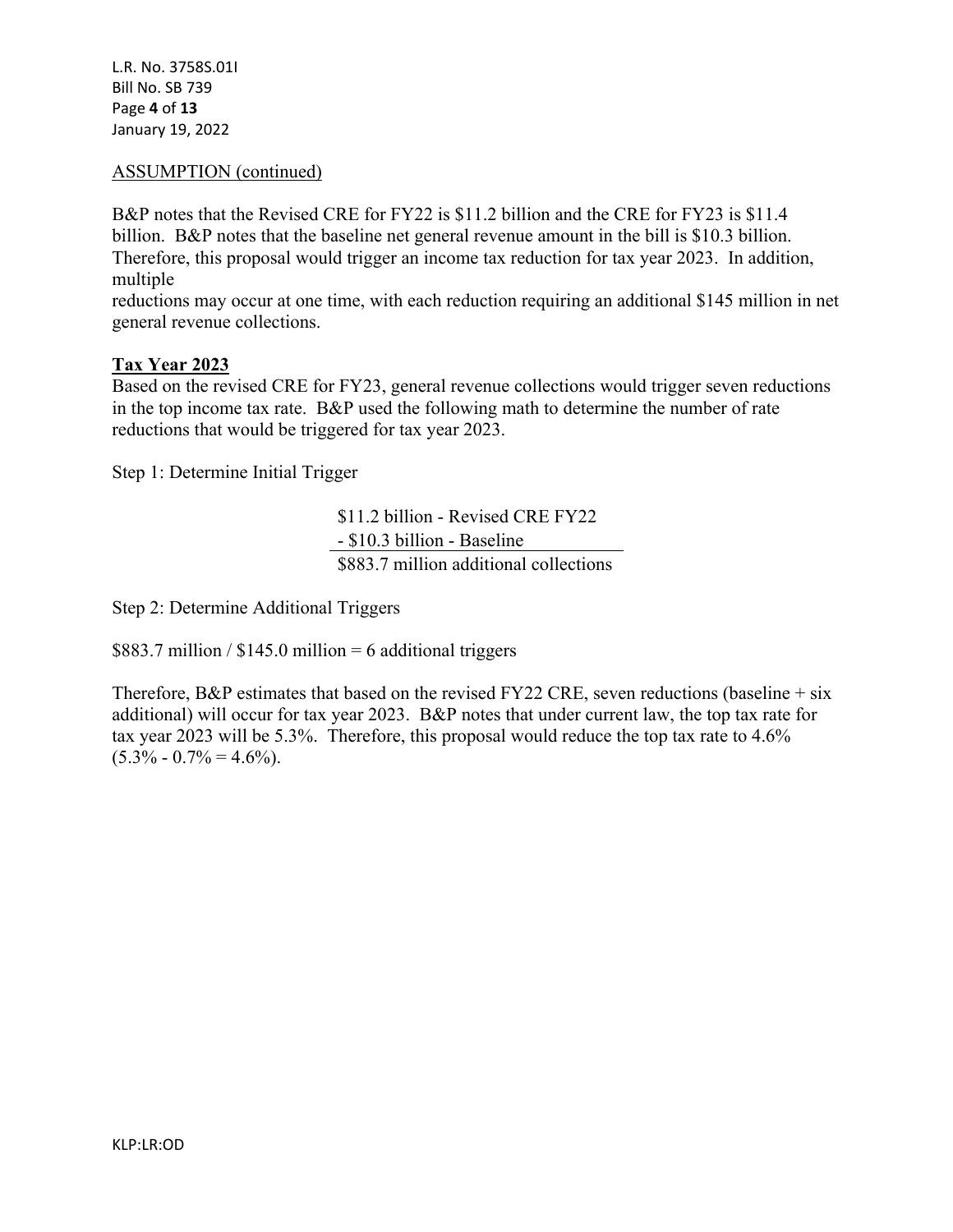L.R. No. 3758S.01I Bill No. SB 739 Page **5** of **13** January 19, 2022

#### ASSUMPTION (continued)

#### **Tax Year 2024**

B&P followed the same steps above to determine whether net general revenue collections in FY23 would exceed the increased baseline.

Step 1: Determine New Baseline

\$145 million - increase per triggered reduction x 7 triggered reductions (TY23) \$1.015 billion - baseline increase + \$10.3 billion original baseline \$11.315 billion new baseline

Step 2: Determine Initial Trigger

\$11.4 billion - FY23 CRE - \$319.8 million - estimated FY23 impact from TY23 reductions \$11.1 billion - Adjusted FY23 revenue estimate

(\$216.2) million revenues over (under) baseline

Therefore, B&P estimates that this proposal will not trigger for tax year 2024, once the FY23 CRE has been adjusted to account for the lost revenue due to the income reductions triggered in tax year 2023.

B&P notes that the top rate of tax will still be reduced in tax year 2024 by 0.1% under SB 153 (2021). However, the revenue loss in FY23 will prevent the final 5% phase-in of the passthrough business exemption (SB 509) and the first 10% phase-in of the MO Working Family Tax Credit (SB 153). Under current revenue estimates, both are expected to be triggered for tax year 2024.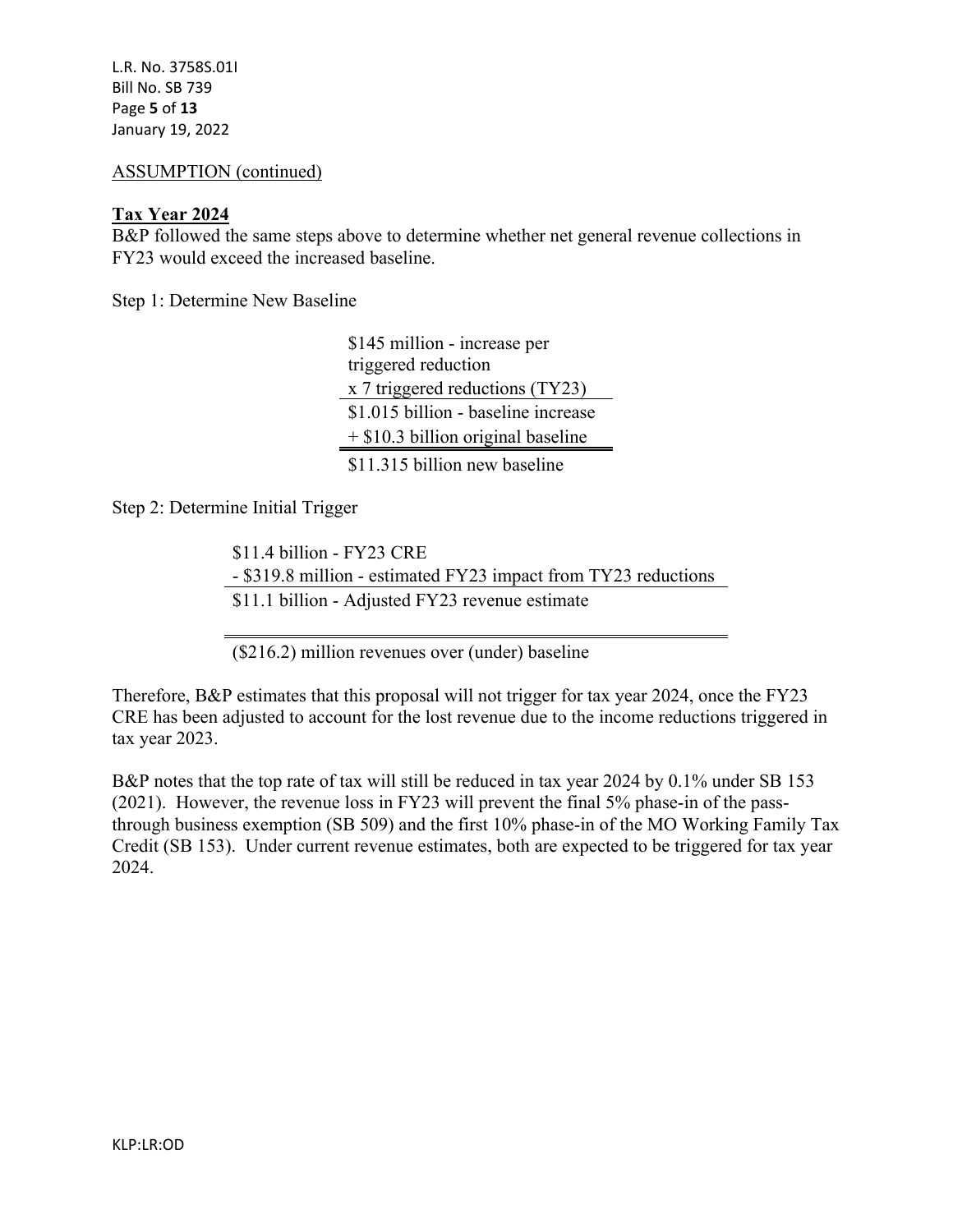L.R. No. 3758S.01I Bill No. SB 739 Page **6** of **13** January 19, 2022

# ASSUMPTION (continued)

### **Future Triggers**

B&P is unable to determine when and the number of reductions for any tax year beyond tax year 2024. The table below shows the estimated top tax rate and baseline as this proposal is implemented over time.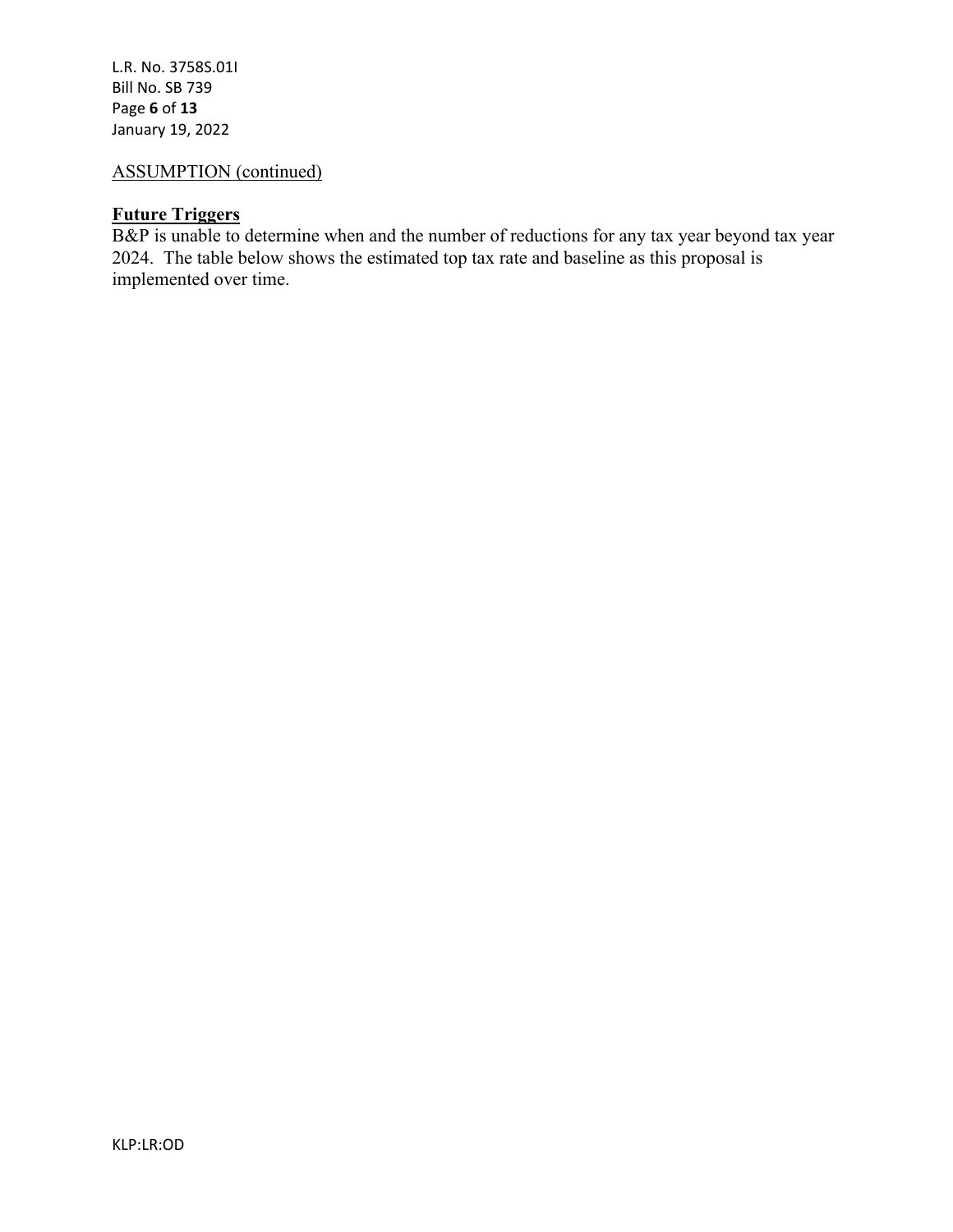|             |      | Table 1: Estimated Proposal Implementation |                  |
|-------------|------|--------------------------------------------|------------------|
| Tax         | Top  |                                            |                  |
| Year        | Tax  | Change                                     | New Baseline     |
|             | Rate |                                            |                  |
| 2022        | 5.3% | N/A                                        | \$10,300,000,000 |
| 2023        | 4.6% | 0.7% - Proposal                            | \$11,315,000,000 |
|             |      | $0.1\%$ - SB 153                           |                  |
| 2024        | 4.5% | (2021)<br>$0.1\%$ - SB 509                 | \$11,315,000,000 |
|             |      | (2014)                                     |                  |
| 20XX        | 4.3% | 0.1% - Proposal                            | \$11,460,000,000 |
|             |      | $0.1\%$ - SB 509                           |                  |
|             |      | (2014)                                     |                  |
| 20XX        | 4.1% | 0.1% - Proposal                            | \$11,605,000,000 |
|             |      | $0.1\%$ - SB 153                           |                  |
| 20XX        |      | (2021)                                     |                  |
|             | 3.9% | $0.1\%$ - Proposal<br>$0.1\%$ - SB 153     | \$11,750,000,000 |
|             |      | (2021)                                     |                  |
| 20XX        | 3.7% | $0.1\%$ - Proposal                         | \$11,895,000,000 |
| 20XX        | 3.6% | 0.1% - Proposal                            | \$12,040,000,000 |
| 20XX        | 3.5% | 0.1% - Proposal                            | \$12,185,000,000 |
| 20XX        | 3.4% | 0.1% - Proposal                            | \$12,330,000,000 |
| 20XX        | 3.3% | 0.1% - Proposal                            | \$12,475,000,000 |
| 20XX        | 3.2% | 0.1% - Proposal                            | \$12,620,000,000 |
| 20XX        | 3.1% | 0.1% - Proposal                            | \$12,765,000,000 |
| 20XX        | 3.0% | 0.1% - Proposal                            | \$12,910,000,000 |
| 20XX        | 2.9% | 0.1% - Proposal                            | \$13,055,000,000 |
| 20XX        | 2.8% | 0.1% - Proposal                            | \$13,200,000,000 |
| 20XX        | 2.7% | 0.1% - Proposal                            | \$13,345,000,000 |
| <b>20XX</b> | 2.6% | 0.1% - Proposal                            | \$13,490,000,000 |
| 20XX        | 2.5% | $0.1\%$ - Proposal                         | \$13,635,000,000 |
| 20XX        | 2.4% | 0.1% - Proposal                            | \$13,780,000,000 |
| 20XX        | 2.3% | $0.1\%$ - Proposal                         | \$13,925,000,000 |
| 20XX        | 2.2% | 0.1% - Proposal                            | \$14,070,000,000 |
| 20XX        | 2.1% | $0.1\%$ - Proposal                         | \$14,215,000,000 |
| 20XX        | 2.0% | $0.1\%$ - Proposal                         | \$14,360,000,000 |
| 20XX        | 1.9% | 0.1% - Proposal                            | \$14,505,000,000 |
| 20XX        | 1.8% | 0.1% - Proposal                            | \$14,650,000,000 |
| 20XX        | 1.7% | 0.1% - Proposal                            | \$14,795,000,000 |

Table 1: Estimated Proposal Implementation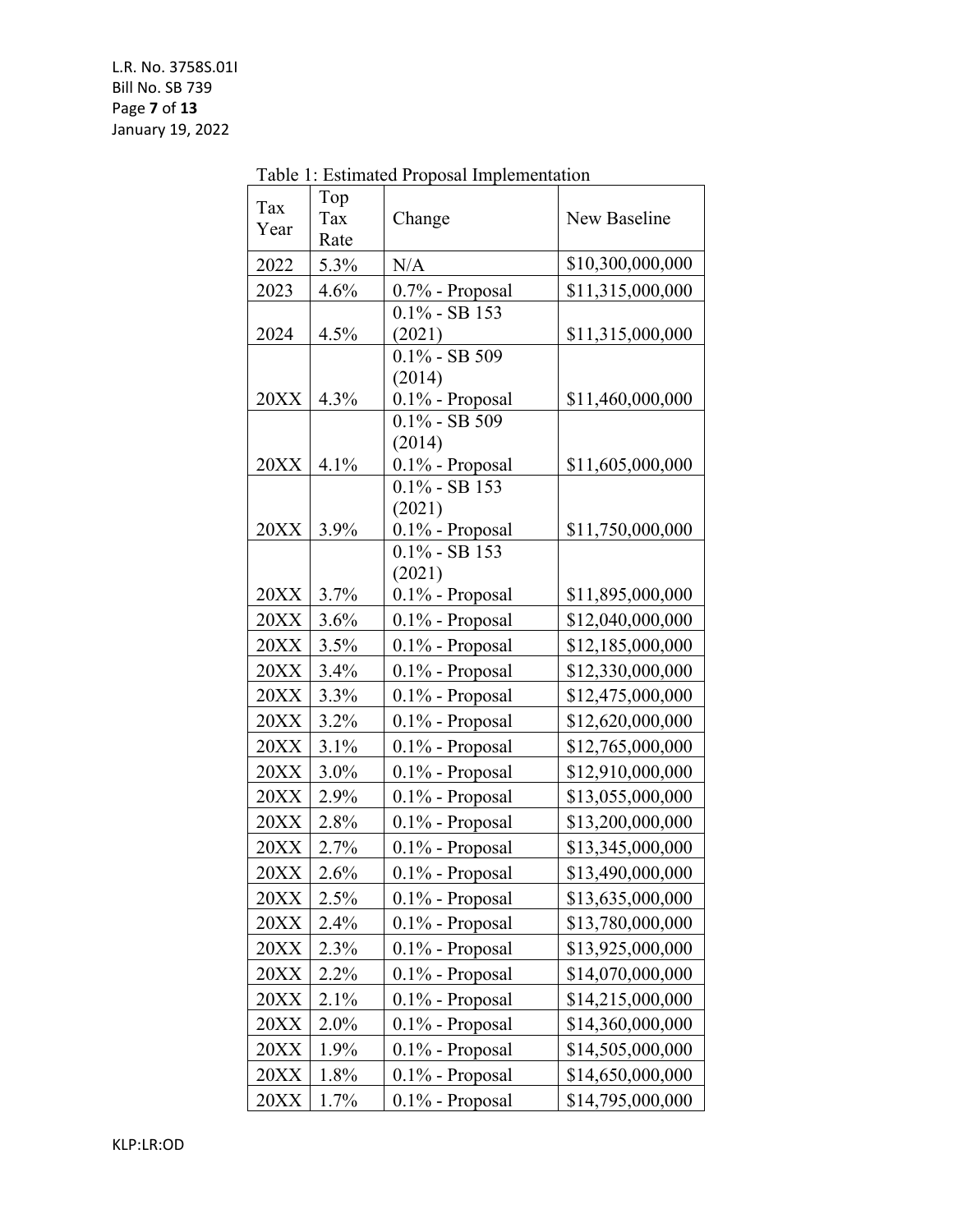L.R. No. 3758S.01I Bill No. SB 739 Page **8** of **13** January 19, 2022

| 20XX | 1.6%    | 0.1% - Proposal    | \$14,940,000,000 |
|------|---------|--------------------|------------------|
| 20XX | 1.5%    | $0.1\%$ - Proposal | \$15,085,000,000 |
| 20XX | 1.4%    | $0.1\%$ - Proposal | \$15,230,000,000 |
| 20XX | 1.3%    | 0.1% - Proposal    | \$15,375,000,000 |
| 20XX | 1.2%    | $0.1\%$ - Proposal | \$15,520,000,000 |
| 20XX | 1.1%    | $0.1\%$ - Proposal | \$15,665,000,000 |
| 20XX | 1.0%    | $0.1\%$ - Proposal | \$15,810,000,000 |
| 20XX | $0.9\%$ | $0.1\%$ - Proposal | \$15,955,000,000 |
| 20XX | 0.8%    | $0.1\%$ - Proposal | \$16,100,000,000 |
| 20XX | 0.7%    | $0.1\%$ - Proposal | \$16,245,000,000 |
| 20XX | 0.6%    | $0.1\%$ - Proposal | \$16,390,000,000 |
| 20XX | $0.5\%$ | $0.1\%$ - Proposal | \$16,535,000,000 |
| 20XX | 0.4%    | $0.1\%$ - Proposal | \$16,680,000,000 |
| 20XX | 0.3%    | $0.1\%$ - Proposal | \$16,825,000,000 |
| 20XX | 0.2%    | $0.1\%$ - Proposal | \$16,970,000,000 |
| 20XX | 0.1%    | 0.1% - Proposal    | \$17,115,000,000 |
| 20XX | $0.0\%$ | 0.1% - Proposal    | \$17,260,000,000 |

B&P notes that while the initial triggers are shown in conjunction with SB 509 (2014) and SB 153 (2021), the income tax reduction triggers are not exactly the same. SB 509 and SB 153 require net general revenue to grow by \$150 million over the highest of the previous three fiscal years. While this proposal requires net general revenue to be higher than a baseline amount, with the baseline amount growing by \$145 million each time a reduction is triggered. Therefore, it is possible that this proposal and current law could trigger at different times. If such event were to occur, the baseline amounts and corresponding top tax rates shown above would no longer apply.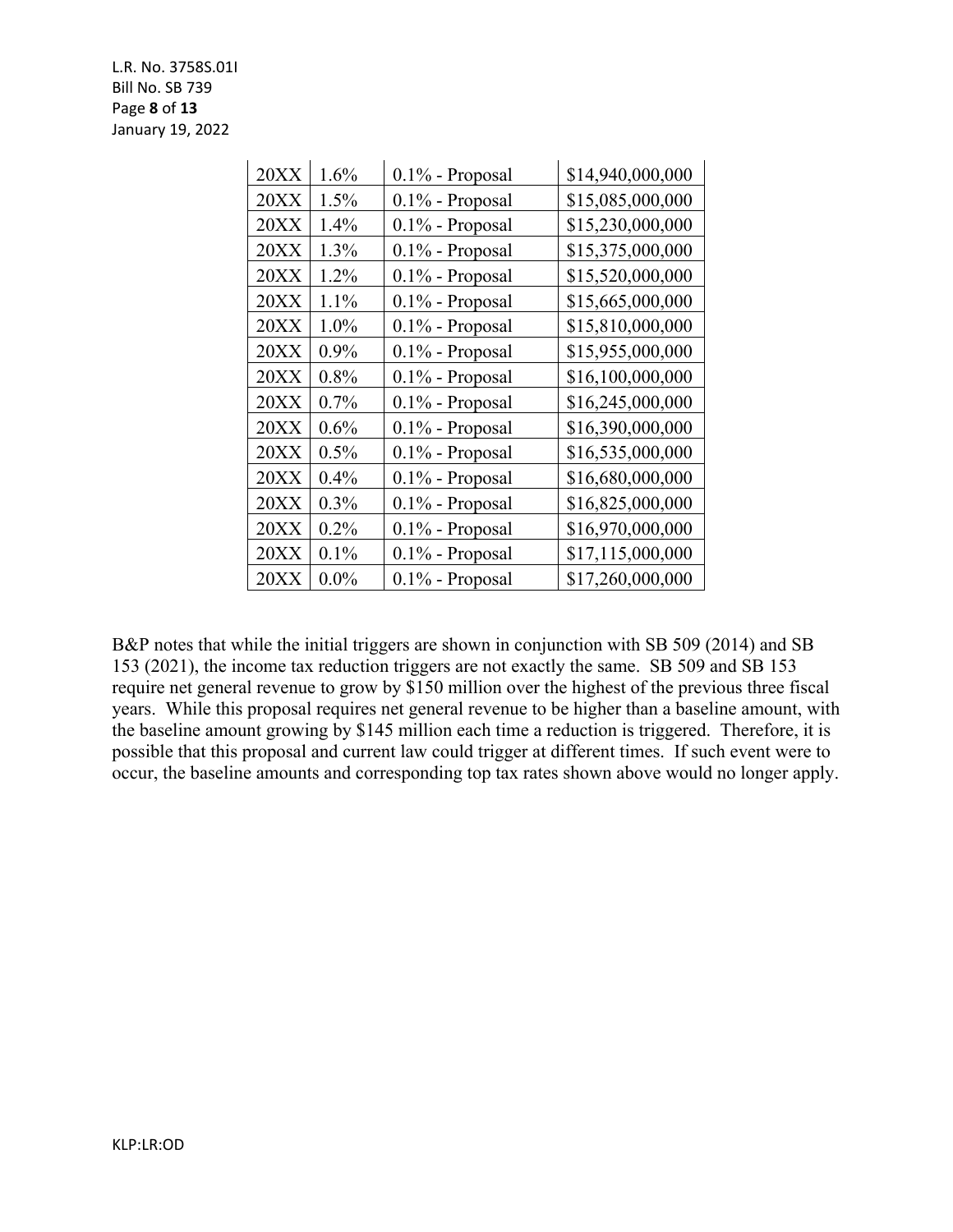#### ASSUMPTION (continued)

#### **Revenue Loss**

Using tax year 2019 data, the most recent complete tax year available, and accounting for the changes in individual income tax law created by SB 509 (2014) and SB 153 (2021), B&P estimates that this proposal could reduce GR by \$761,393,328 in tax year 2023 and by \$722,525,176 in tax year 2024.

| rable i: impact by rax rear |                     |  |  |
|-----------------------------|---------------------|--|--|
| Tax Year                    | <b>GR</b> Loss      |  |  |
| 2023                        | $(\$761,393,328)$   |  |  |
| 2024                        | $(\$722,525,176)$   |  |  |
| Fully                       |                     |  |  |
| Implemented                 | $(\$7,122,700,000)$ |  |  |

 $T = 11.1$  T  $T = 11.7$ 

\*TY24 - provisions in SB 509

(2014) and SB 153 (2021) would be prevented from triggering.

However, because this proposal would take effect January 1, 2023 individuals will adjust their withholdings and declarations during FY23. Based on actual collections data, B&P estimates that 42% of individual income taxes are paid during fiscal year 1 and 58% are paid during fiscal year 2. Therefore, B&P estimates that this provision may reduce TSR and GR by \$319,785,198 in FY23. Based on FY21 individual income tax collections, adjusted for the delayed tax year 2020 due date, B&P estimates that this proposal could reduce TSR and GR by \$7,122,700,000 once fully implemented.

Table 2: Impact by Fiscal Year

| $1$ avit $2$ . Impact by 1 focal 1 can |                     |  |  |
|----------------------------------------|---------------------|--|--|
| <b>Fiscal Year</b>                     | <b>GR</b> Loss      |  |  |
| 2023                                   | $(\$319,785,198)$   |  |  |
| 2024                                   | $(\$745,068,704)$   |  |  |
| 2025                                   | $(\$722,525,176)$   |  |  |
| Fully                                  |                     |  |  |
| Implemented                            | $(\$7,122,700,000)$ |  |  |
|                                        |                     |  |  |

\*Provisions in SB 509 (2014) and SB 153 (2021) would be prevented in TY24

Officials from the **Department of Revenue (DOR)** state the current individual income tax rate in Missouri for FY 2022 is 5.3%. SB 509 (2014) allowed the individual income tax rate to be reduced five times over the several years. The rate started at 6%. HB 2540 (2018) allowed for a one-time 0.4% reduction of the individual income tax rate. SB 153 (2021) increased the number of reductions under SB 509 from five to seven. The current forecasted individual income tax rate reduction is estimated to be: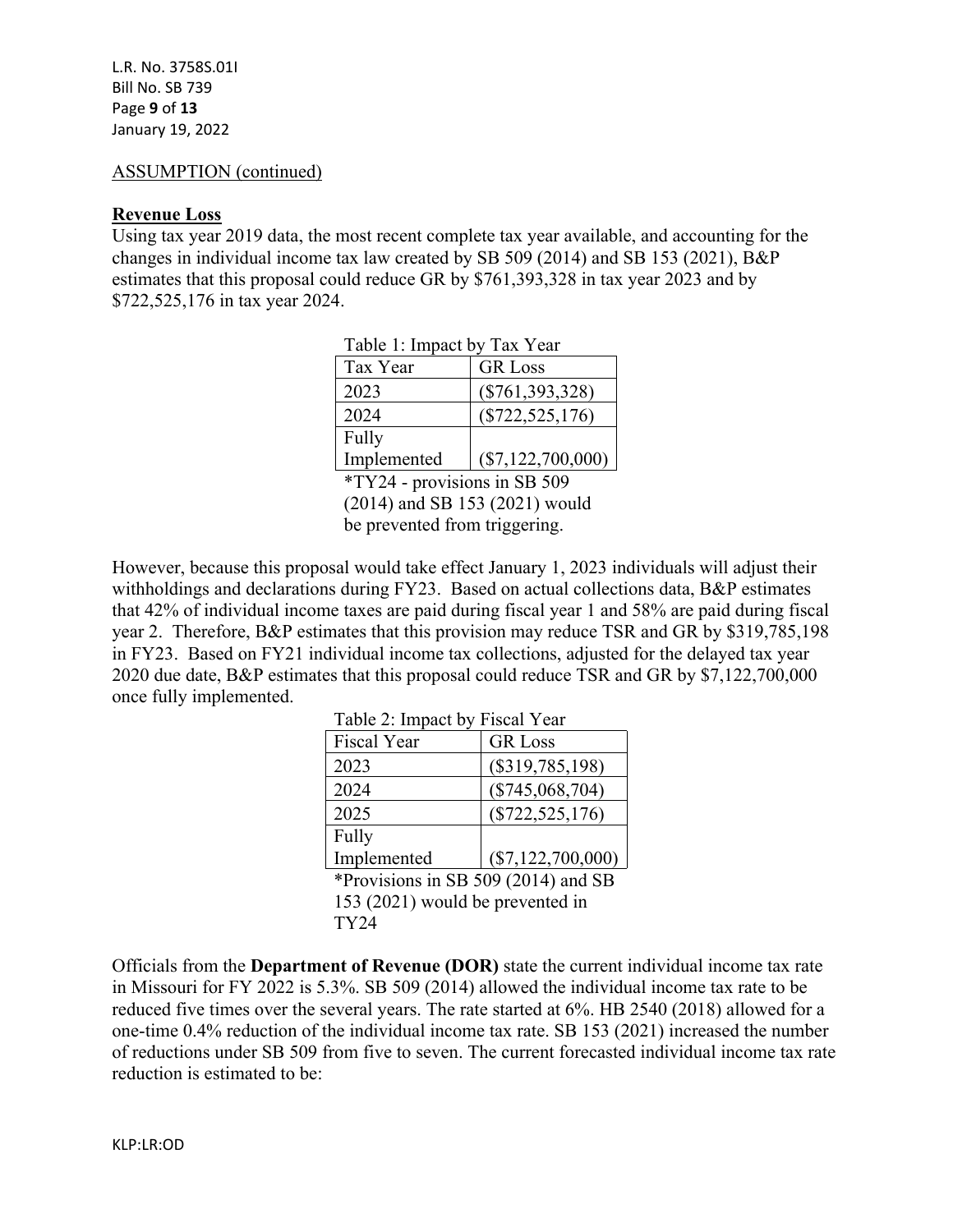L.R. No. 3758S.01I Bill No. SB 739 Page **10** of **13** January 19, 2022

DOR notes the current projected Individual Income Tax Rate are calculated with SB 509 (2014), HB 2540 (2018) and SB 153 (2021) are as follows: TY 2018 it was 5.9% (0.1% reduction from SB 509) TY 2019 it was 5.4% (0.1% reduction from SB 509 + .4% reduction from HB 2540) TY 2020 it is 5.4% (no reductions) TY 2021 it is 5.4% (no reductions) TY 2022 will be 5.3% (0.1% reduction from SB 509) TY 2023 will be 5.3% (no reductions) TY 2024 will be 5.2% (0.1% reduction from SB 153) TY 2025 will be 5.1% (0.1% reduction from SB 509) TY 2026 will be 5.0% (0.1% reduction from SB 509) TY 2027 will be 4.9% (0.1% reduction from SB 509) TY 2028 will be 4.8% (final 0.1% reduction from SB 509) FY 2029 will be 4.8% from here on out

DOR notes this proposal appears to be creating a mechanism to reduce and then eventually eliminate the individual income tax rate all together.

Starting with the 2022 tax year, this proposal would create a reduction in the individual income rate of 0.1% in tax years immediately following a fiscal year where net general revenue collections exceed the baseline net general revenue allowed. Per this proposal, the initial baseline net general revenue amount starts at \$10.3 billion. This proposal requires that if the current general revenue collection exceeds the previous year's baseline then a reduction will occur. Additionally, it allows for other reductions if the baseline net general revenue increases by \$145 million. For each \$145 million increase another reduction is allowed, which could result in more than one reduction annually.

This proposal says it is to start with tax year 2022. However, this proposals effective date is not until August 28, 2022. Section 143.011.5 requires tax rate changes to begin on January 1st of a calendar year. Therefore, the Department assumes the first rate reduction could not occur until tax year 2023 (growth rate not withstanding), based on the timing of the bill.

DOR notes that the Revised CRE for FY 2022 is estimated at \$11.2 billion and the CRE for FY 2023 is estimated at \$11.4 billion. Based on current revenue forecasts and average revenue growth, the Department assumes the first reduction(s) under this proposal would occur in FY 2023. The first reduction is for the base exceeding the previous year and additional cuts will occur for every \$145 million.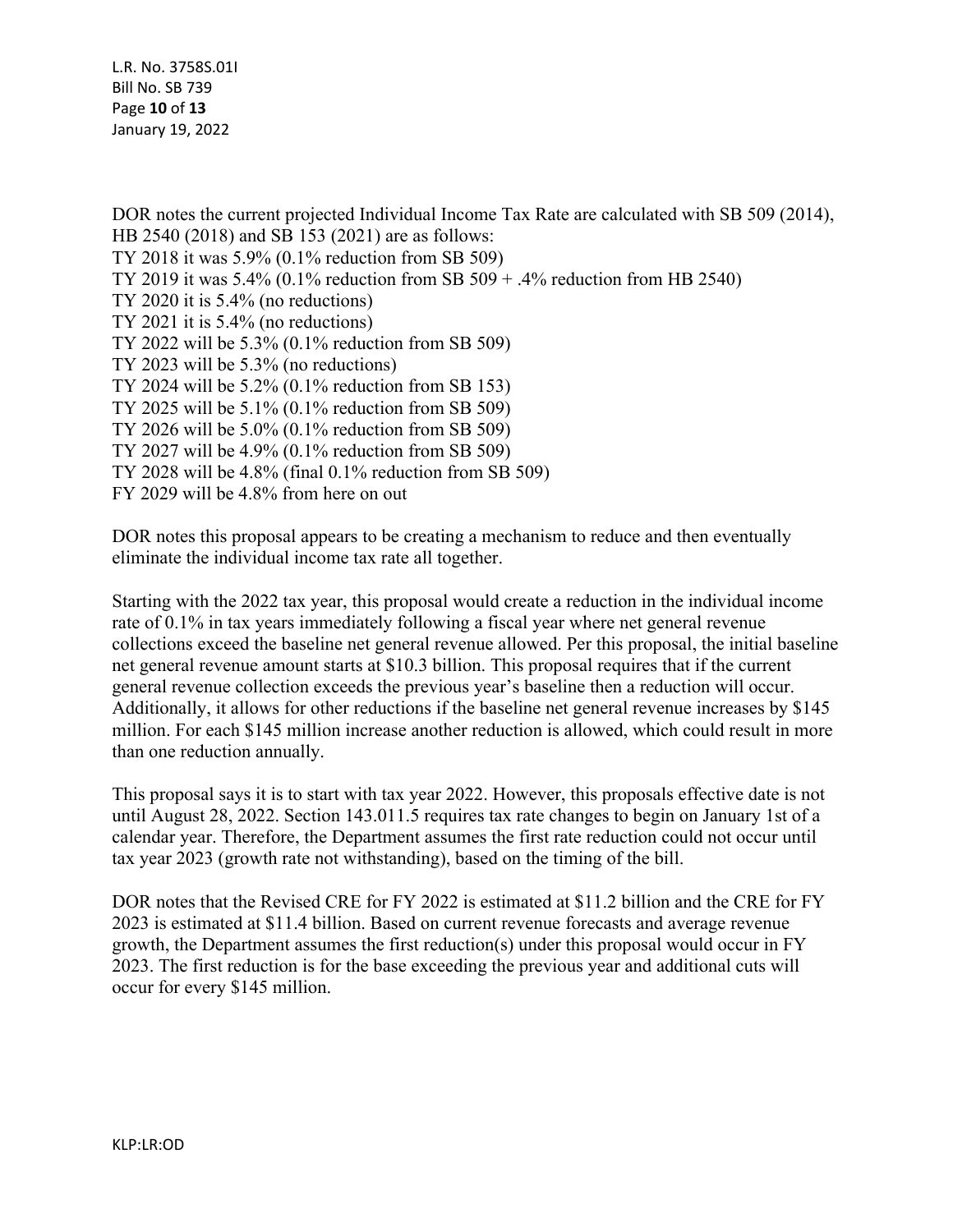L.R. No. 3758S.01I Bill No. SB 739 Page **11** of **13** January 19, 2022

Given the Revised CRE for FY 2023 is \$11.2 billion and the baseline of this proposal is \$10.3 billion, we would expect 6 additional triggers to occur plus the base. \$11.2 billion- revised CRE FY 22 -10.3 billion- baseline \$883.7 million additional collections divided by the \$145 million = 6 additional triggers

Therefore, there will be a total of 7 reductions scheduled for TY 2023. The rate will go from the scheduled 5.3% to 4.6% (5.3% - 0.7% = 4.6%).

This would reset the baseline to \$11,315,000,000. (\$145 m x  $7 = $1.015$  billion + \$10.3 original base)

For FY 2024, the new baseline amount would be \$11.315 million. The CRE is estimated at \$11.4 billion. Using our internal Income Tax Model that contains confidential taxpayer data, we noted the 0.7% reduction in FY 2023 would result in a loss of \$300,440,656 in individual income tax. This would reduce the estimated CRE to \$11.1 billion, (\$11.4 billion -\$300 million) which is below the \$11.3 billion new baseline. Therefore, this proposal would not trigger in FY 2024. However, SB 153 requires a 0.1% reduction bringing the tax rate to 4.5% for FY 2024.

The revenue loss projected from FY 2023 will prevent the final 5% phase-in of the pass-through business exemption and the first 10% phase-in of the MO Earned Income Tax Credit. Both of which were to be in effect for FY 2024.

DOR is unable to predict what net general revenue will be in future fiscal years, and therefore we are unable to estimate in which years this proposal may have a fiscal impact. It is noted that based on FY 2021 individual income tax collections, adjusted for the delayed income tax payments, once fully implemented it could reduce TSR and GR by \$7,122,700,000.

Impact by Fiscal Year 2023 (\$300,440,656) 2024 (\$740,958,023) 2025 (\$715,334,895) Fully Implemented (\$7,122,700,000)

This would require form and programming changes for each year that the top rate reduction takes place, both for individual income tax and the composite/partnership tax systems.

**Oversight** notes that DOR assumes this proposal will require programming changes estimated to cost \$2,000. Oversight assumes DOR is provided with core funding to handle a certain amount of activity each year. Oversight assumes DOR could absorb the costs related to this proposal. If multiple bills pass which require additional staffing and duties at substantial costs, DOR could request funding through the appropriation process.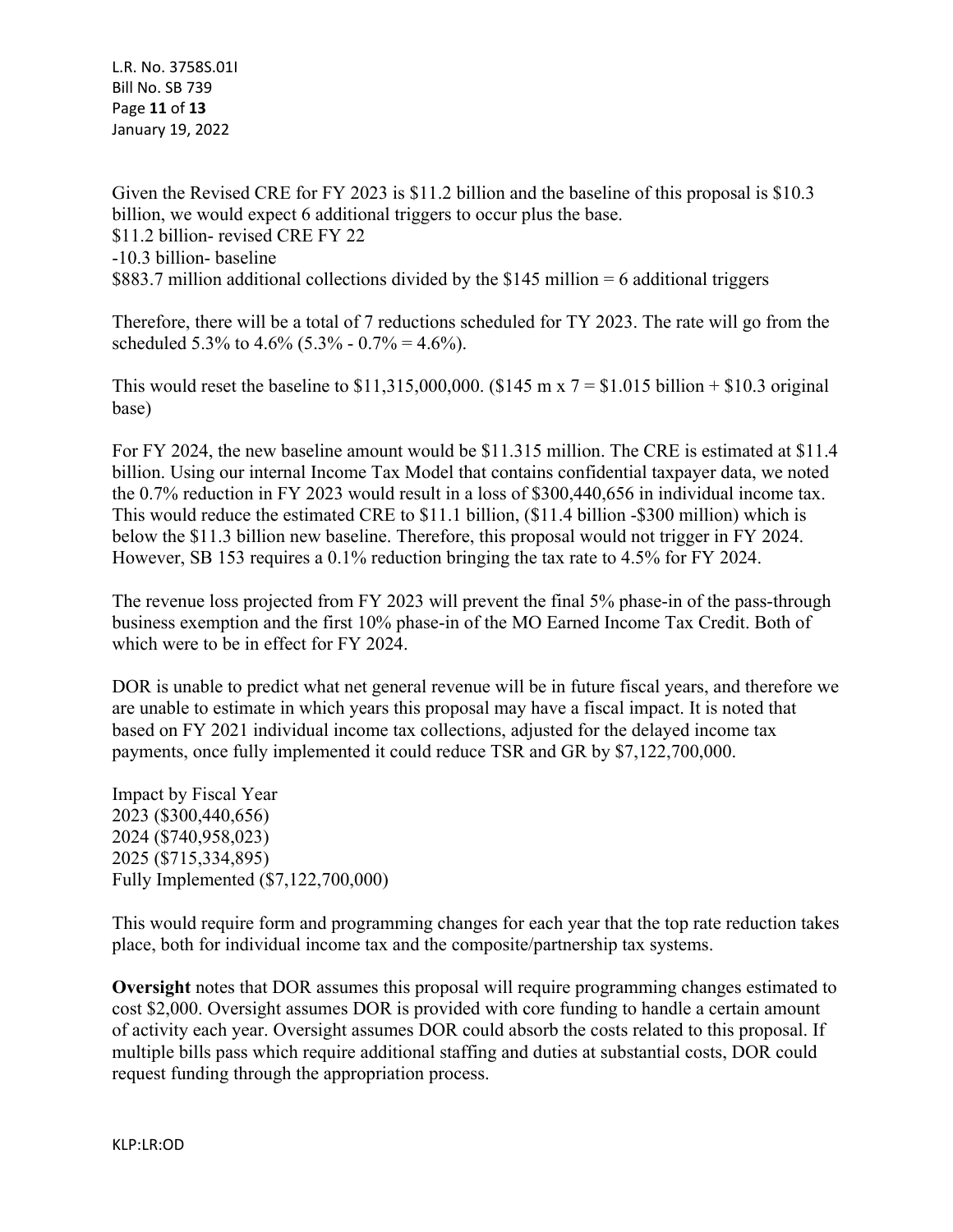L.R. No. 3758S.01I Bill No. SB 739 Page **12** of **13** January 19, 2022

**Oversight** is unable to verify the estimates provided by B&P or DOR. DOR states that information provided on filed tax returns is confidential and therefore, Oversight is unable to review. B&P's calculations are based on tax data they received from DOR. Since Oversight is not allowed to review the data, for fiscal note purposes, Oversight will show the full potential (worst-case scenario) costs for this fiscal note.

| FISCAL IMPACT-          | FY 2023            | FY 2024           | FY 2025           |
|-------------------------|--------------------|-------------------|-------------------|
| <b>State Government</b> | $(10 \text{ Mo.})$ |                   |                   |
|                         |                    |                   |                   |
| <b>GENERAL</b>          |                    |                   |                   |
| <b>REVENUE</b>          |                    |                   |                   |
|                         |                    |                   |                   |
| Revenue Reduction -     |                    |                   |                   |
| §143.011 Reduction of   |                    |                   |                   |
| top rate of income tax  |                    |                   |                   |
| p. 8, 10                | $(\$319,785,198)$  | $(\$745,068,704)$ | $(\$715,334,895)$ |
|                         |                    |                   |                   |
| <b>ESTIMATED NET</b>    |                    |                   |                   |
| <b>EFFECT ON</b>        |                    |                   |                   |
| <b>GENERAL</b>          |                    |                   |                   |
| <b>REVENUE</b>          | (S319,785,198)     | (S745,068,704)    | (S715, 334, 895)  |

| FISCAL IMPACT -  | 2023<br>FV | 2024<br>FV | ZUZJ       |
|------------------|------------|------------|------------|
| Local Government | $10$ Mo.   |            |            |
|                  | <u>\$0</u> | <u>\$0</u> | <b>\$0</b> |

### FISCAL IMPACT – Small Business

No direct fiscal impact to small businesses would be expected as a result of this proposal.

#### FISCAL DESCRIPTION

Beginning with the 2022 calendar year, this act provides that the top rate of income tax may be reduced in 0.1% increments. A reduction shall only occur if net general revenue collections in the previous fiscal year exceed baseline net general revenue collections, which shall be \$10.3 billion, increased by \$145 million for each reduction made pursuant to the act. An additional reduction of 0.1% shall be made for every \$145 million of net general revenue collections that is in excess of baseline net general revenue collections during a fiscal year, and more than one reduction may be made during a calendar year.